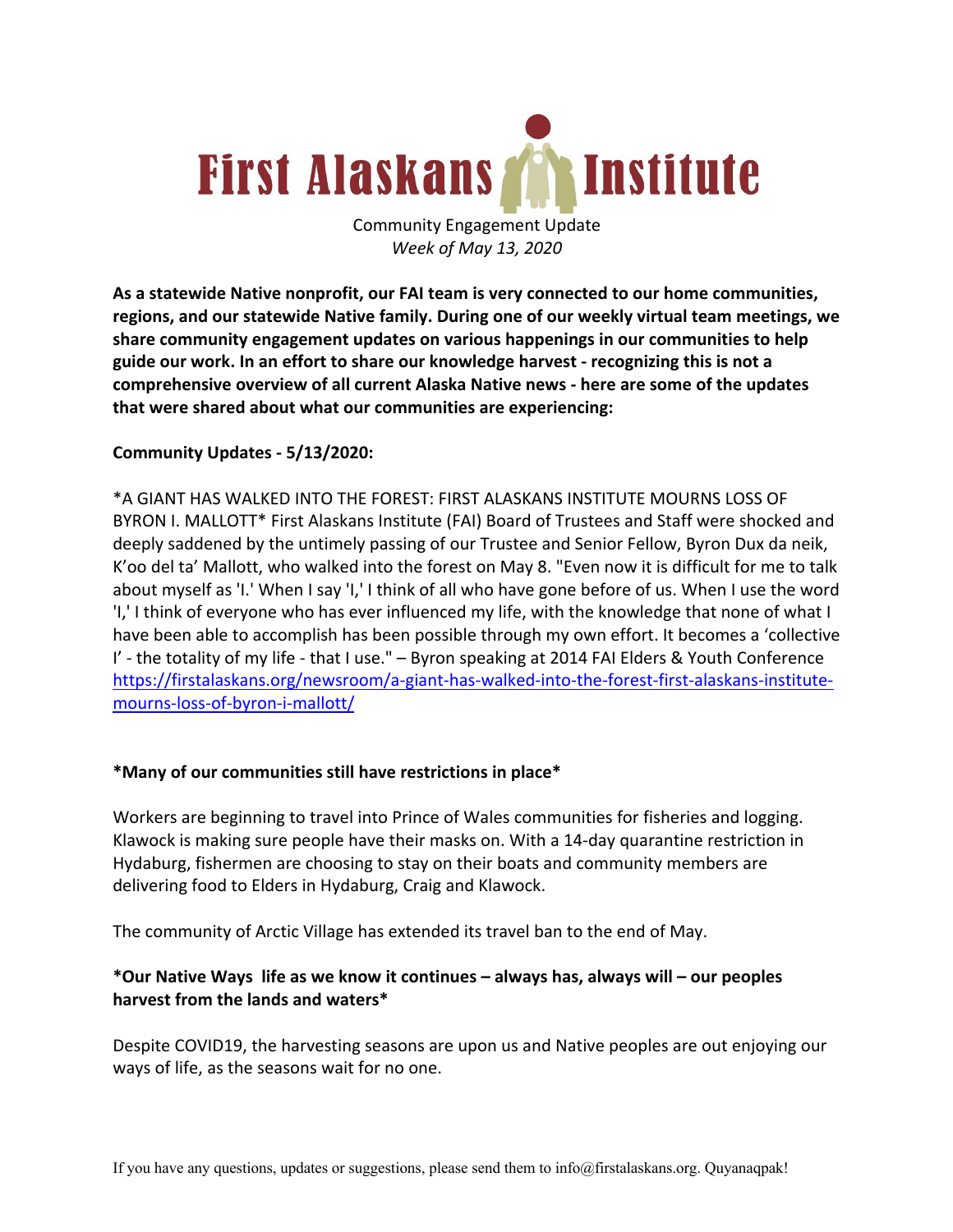There's anxiety around commercial fishing season starting up amidst the pandemic.

People are duck hunting in some regions and villages. Some people have started fishing for grayling and are enjoying being outside.

In Southeast, Springtime is a time of our lands waking up. Herring, seaweed, and other plants are already out or coming out. People are excited to collect seaweed. People get grouse in early spring and put up foods for Elders and family. King salmon may be running soon, but there seems to be less herring eggs than usual this year. The land has woken up, including bears and deer. People are talking about getting smokehouses opened up and canning food from their freezers to make room for this year's stuff. The sea asparagus should be popping out soon too.

Whaling crews on the North Slope are continuing to land whales, it's a time of abundance.

Some communities, like Kotlik, are preparing to go egg hunting and picking greens soon.

People have been picking, eating and canning fiddleheads. Sewskimo Gertz shared her process for preserving: https://sewskimogertz.com/2020/05/12/alaskan-fiddleheads-3/

#### **\*Spring breakup is steadily moving North\***

The communities of Napaimute and Nunapitchuk are dealing with the aftermath of spring flooding. Some homes were damaged heavily – especially the floors. There was flooding on the Johnson River (Kuskokwim tributary). Water dropped but is starting to rise again in Nunapitchuk.

The sun won't set in Utqiaġvik until August: https://www.ktuu.com/content/news/The-sunwont-set-on-Utqiagvik-for-81-days-570361281.html

Many communities are getting ready for spring clean-up. Some are hosting clean yard contests and offering incentives for recycling cans.

Southeast Alaska is experiencing hot weather which brings worries about fire danger.

#### **\*Our communities are coming together to uplift Graduates and our Youth\***

The community of Metlakatla is moving forward with graduation plans. They divided seniors into groups where seniors and families will celebrate in an outside graduation. Families can view the trifolds of graduates' journey through school and seniors will pick up their diplomas. A graduation ceremony will also be held via live broadcast for the community to watch virtually. An outdoor graduation is also being planned for Kake, and only one family member is allowed out of the car during the graduation.

A truck procession around the village of Shageluk was held for the graduates. Community members made signs in celebration of the graduates. Unalakleet celebrated both virtually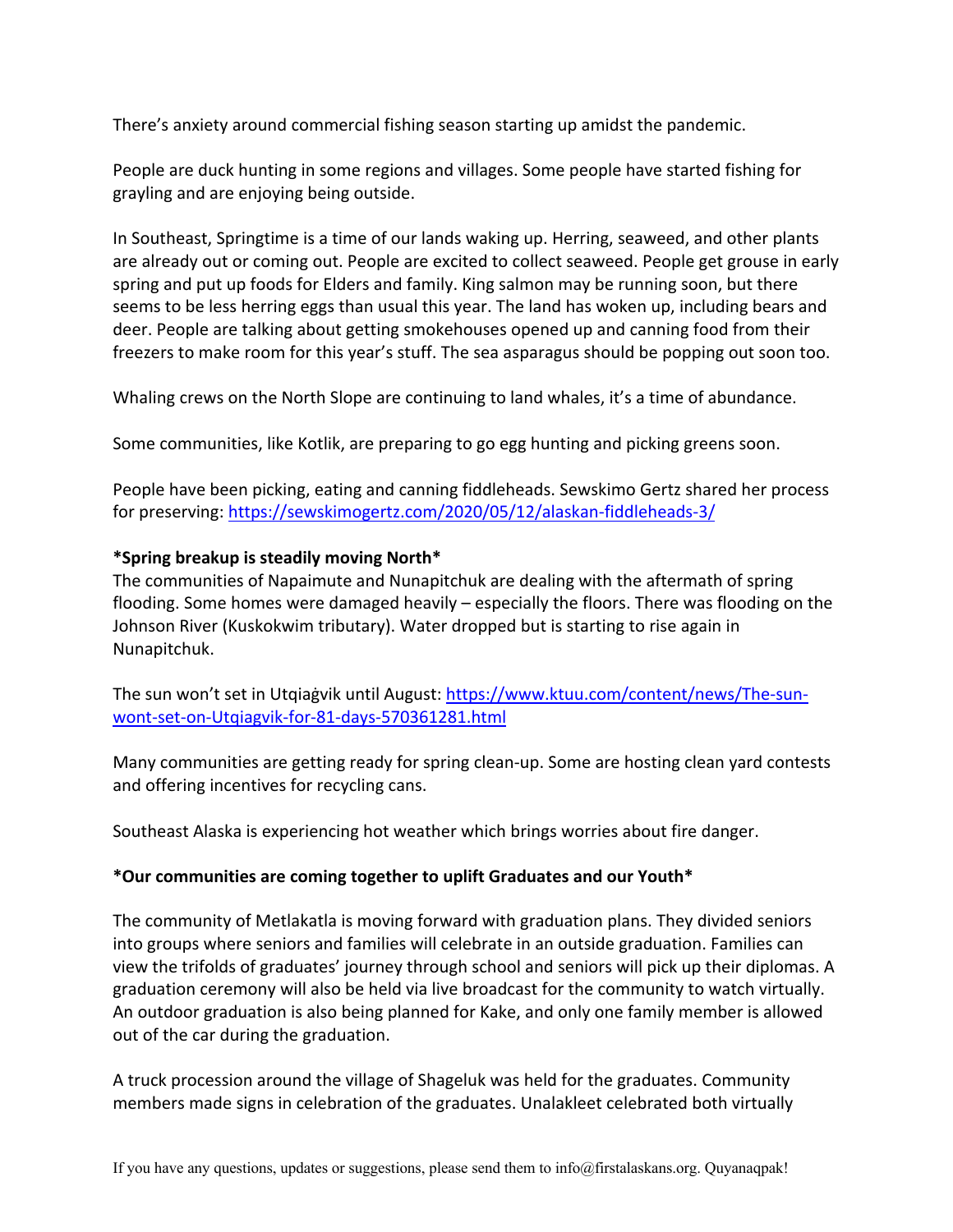(https://www.facebook.com/UNKWolfpack/videos/1086601435030870/) with a parade through town (https://www.facebook.com/UNKWolfpack/videos/2744946019124954/) and continuing with rose ceremonies on the 14<sup>th</sup>.

A family member to our very own, Karla Gatgyedm Hana'ax Booth, has become a doctor - Alexis Brendible (Ts'msyen). She graduated from Washington State University and will start her residency at Swedish Medical Center soon. Karla, Indigenous Leadership Continuum Director at FAI, is proud of her niece being the first in the Booth family to become a doctor. Congratulations, Dr. Brendible!

Our very own, Ayyu Qassataq, earned a Master of Arts in Rural Development from the University of Alaska Fairbanks. Congratulations, Ayyu! Her research project was called, When Uŋalaqłiq Danced: Stories of Strength, Suppression & Hope. She says, "This research will help to grow shared understanding of how this history continues to shape our lived experience as modern-day Native peoples and help lay the foundation to promote healing and strength as Native communities through the revival of ancestral traditions that kept us healthy and strong for thousands of years.":

https://www.facebook.com/photo.php?fbid=3425185397497349&set=a.374536669228919&ty pe=3&theater

May school districts are featuring their high school graduates on social media, like the Yukon-Koyukuk School District:

https://www.facebook.com/yukonkoyukukschooldistrict/photos/a.1195925083757515/347208 5779474756/?type=3&theater

## **\*Calls for support and stories\***

Steve Ginnis, executive director of Fairbanks Native Association (FNA), shared about damage to graves within the Alaska Native section of the Birch Hill Cemetery in Fairbanks. Vandals caused damage to at least eight graves, and nine others were damaged by snow melt runoff. The Fairbanks Police Department only noted two graves as vandalized, while FNA's count is eight. If anyone has information about grave vandalism they are urged to call Officer Phil James at 907- 450-6481, or FPD's main number, 907-450-6500, about FPD Case# 20-1502. https://www.facebook.com/Fairbanks.Native/posts/3234465426593374?\_tn\_=K-R

## **\*Many of our regions have come up with creative ways to keep us connected through the physical distancing necessary to keep our people and communities safe\***

The community of Arctic Village is gathering logs to build a cabin for a place to quarantine.

Women in Arctic Village are making jam to give out to Elders with their own time and supplies. They are ordering dried goods – filling up the community hall – for emergency kits to prepare for the next wave of the virus.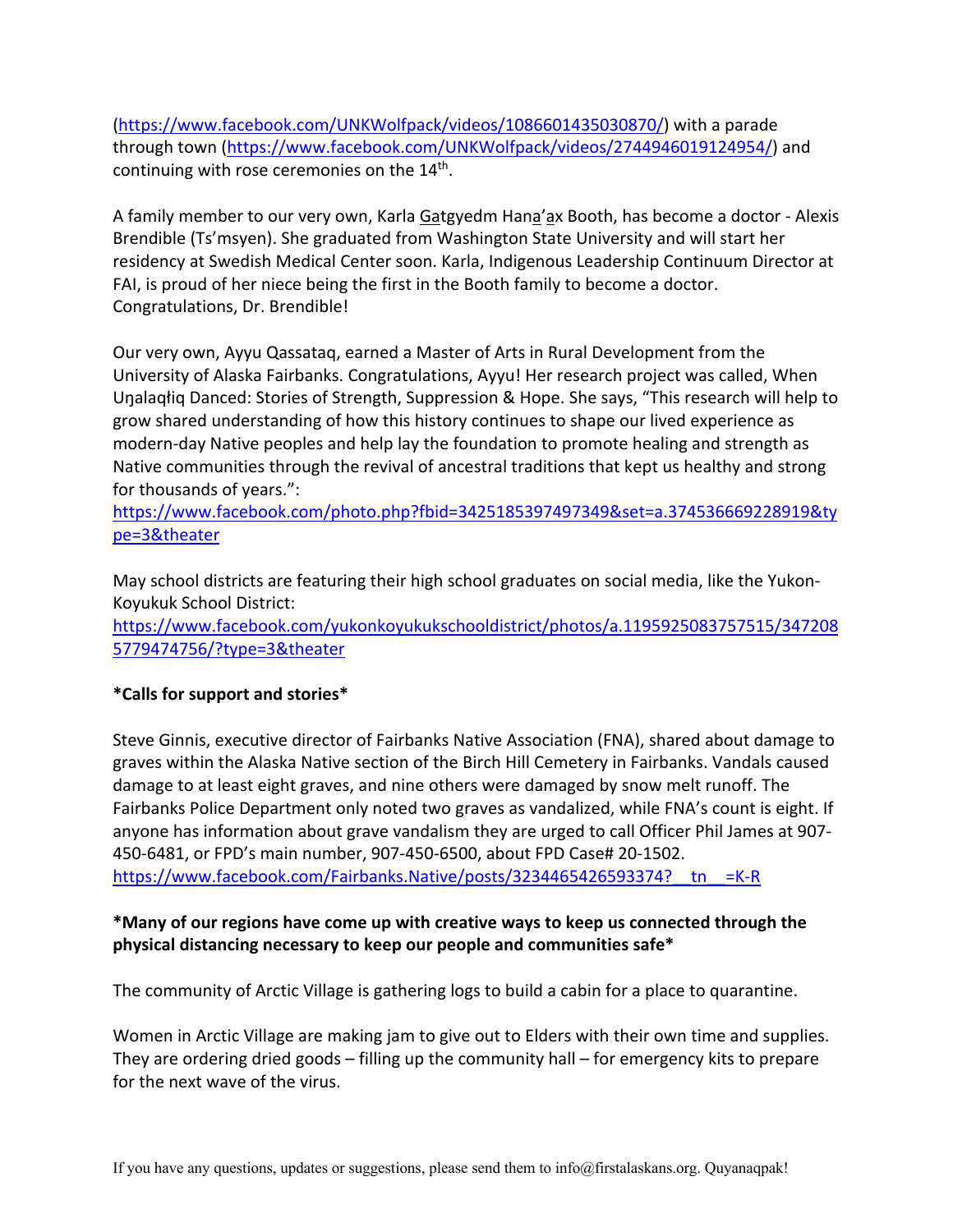Kyle Khaayák'w Worl shared a Native Games 'pass the brush' challenge video. He says, "Our traditional games unite us together from Alaska to Greenland!": https://www.facebook.com/kyle.worl/videos/10157608383239563/

The community of Huslia hosted socially-distance bingo via VHF radio: https://www.facebook.com/586083218185529/videos/2618674375086778/

## **\*Our people and organizations all over the state are making virtual space for cultural sharing, storytelling, connectedness and learning\***

The community of Kotlik had yuraq (dancing) outside on Mother's Day to celebrate mothers.

The Aciqluq and Kisaġvigmiut traditional dance groups have been practicing in and around parks in Anchorage.

## **\*Other Community Happenings\***

Dr. Anne Zink traveled to Stebbins and Nome and flew over Shishmaref with Dr. Robert Onders, medical director of Community and Health Systems Improvement with the Alaska Native Tribal Health Consortium (ANTHC), Megan Alvanna Stimpfle, the self-governance liaison for the Norton Sound Health Corp. (NSHC), Dr. Alexander Eastman, the senior medical officer at the U.S. Department of Homeland Security, and Jeff Birks, his chief of staff. Information was shared about the region and they saw first hand how critical clean water is to fight COVID-19 and other diseases: https://www.facebook.com/alaska.dhss/posts/10158188412459929

JBER has scheduled flyovers around the state this week to honor frontline COVID-19 responders and essential workers. Aircraft involved are the F-22 Raptor, C-17 Globemaster III, KC-135 Stratotanker, HC-130J Combat King II, and HH-60 Pave Hawk: https://www.facebook.com/JBERAK/posts/2904257732961144? tn =-R

Norton Sound Health Corporation (NSHC) has been publishing a daily situation report. So far, 1,206 have been tested in the region, 1,030 returned negative, one returned positive, and 175 are pending. There are zero active cases, one recovered case: https://myemail.constantcontact.com/NSHC-Situation-Report-Update-May-13.html?soid=1123965954037&aid=\_Ay-dajgjkE

NSHC hosts a daily COVID-19 Tribal Leaders Call-in. They give a briefing about the COVID-19 pandemic preparation for communities and make space for questions: https://www.facebook.com/NortonSoundHealthCorporation/posts/902084396906638

Gladys Jung Elementary Principal Christopher Carmichael was arrested by the FBI's Child Exploitation Task Force and later charged with possession of child pornography, attempted coercion of a child and sexual abuse of a minor. KYUK and Anchorage Daily News article: